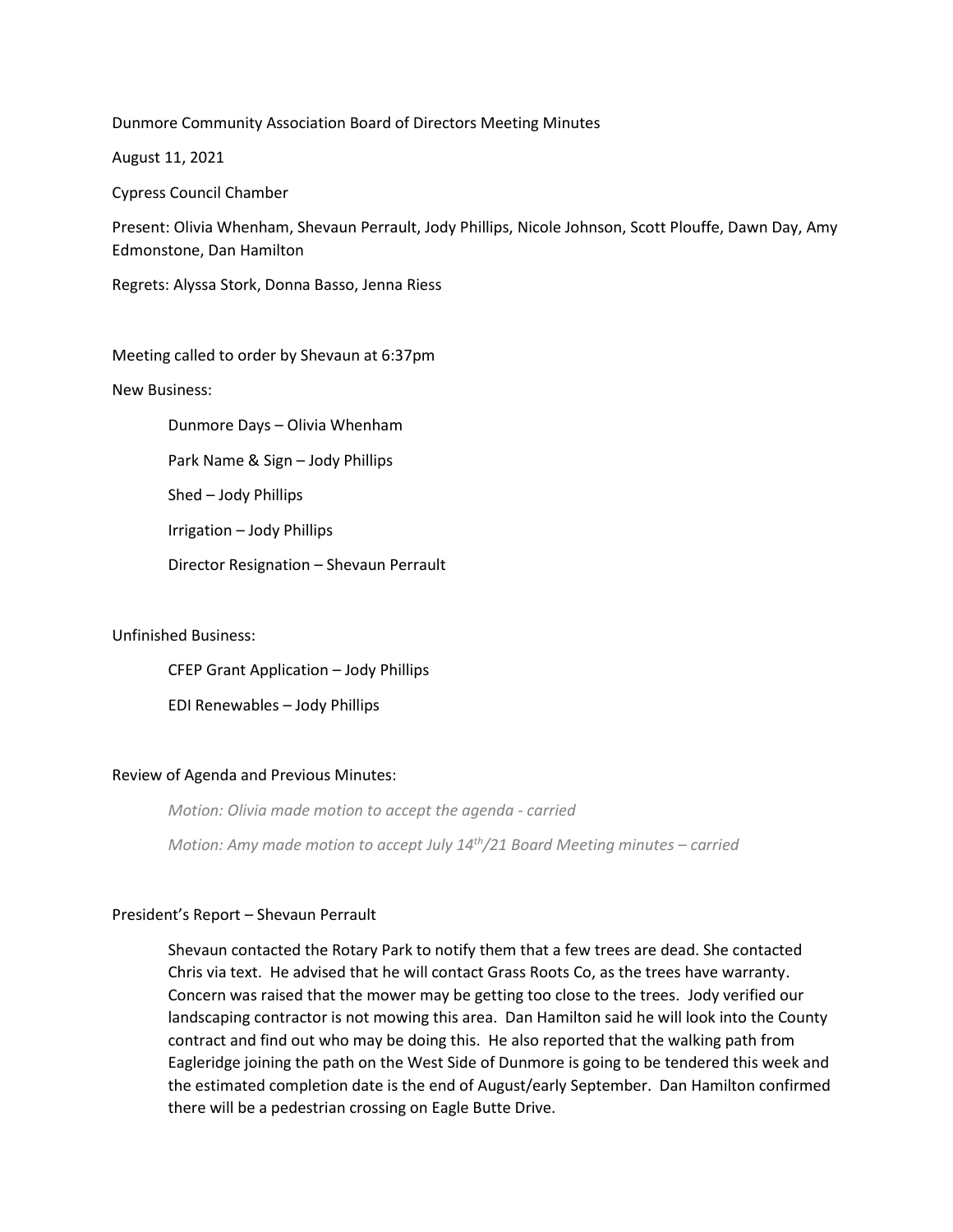Ag.Core provided the invoice for the rock at the West Side Park in the amount of \$34.29 which equals the County levy tax. The total donated value of the rock they provided was \$4458.03. The Dunmore Community Association thanks them for this generous contribution to the park revitalization project.

Shevaun spoke with Leslie Nemeth from the Elkwater Community Association regarding fireworks. The ECA uses Fireworks Spectacular out of Langdon, AB for the last couple of years. They need quite a bit of notice, but the cost has typically been approximately \$4000 for a 13-15 minute show. Cypress County will have to approve the event, along with Cypress County Fire Services. The area must be fenced off, and grant money can not be used for this purpose. All monies for fireworks must come from donations and fundraising.

Shevaun spoke with Leslie Nemeth from the Elkwater Community Association regarding Bingo. She advised there is a special license for kids to attend, or if the winnings are greater than \$50.00. They have a Bingo ball spinner, but are not permitted to rent it out to other groups. It is under lock and key. Advised these events are not money-makers but some costs can be recouped through a concession. The Bingo board they purchased was approximately \$4000- \$5000.

*Motion: Jody made motion for Dan Hamilton to find out who is mowing the strip from Eagle Butte school to Safety Buzz – carried*

*Motion: Olivia made motion for Shevaun to investigate fireworks possibility for New Year's – carried*

*Motion: Dawn made motion to accept the President's Report – carried*

## Treasurer's Report – Nicole Johnson

Current bank balance as of July 31st is \$42,210.46. The GST filing documentation has been received and she will submit it in the coming weeks.

*Motion: Olivia made motion to accept the Treasurer's Report – carried*

## New Business:

## Dunmore Days – Olivia Whenham

The Co-op has generously agreed to donate all food for the concession at Dunmore Days, including ice cream and toppings for a sundae bar at Rusty's Roadhouse at the after party. Sundae bar will be by donation. The softball tournament has been cancelled for lack of participation, but the gopher holes will still be filled a few days prior to Dunmore Days to prevent injury if any kids are playing on the field. Scott will rake the infield. Jenna has added 3 businesses to the Donation-in-Kind advertising on the DCA website and there are 11 raffle gifts collected so far. Dan Hamilton advised the bacon and sausage for the pancake breakfast must be cooked the day before and brought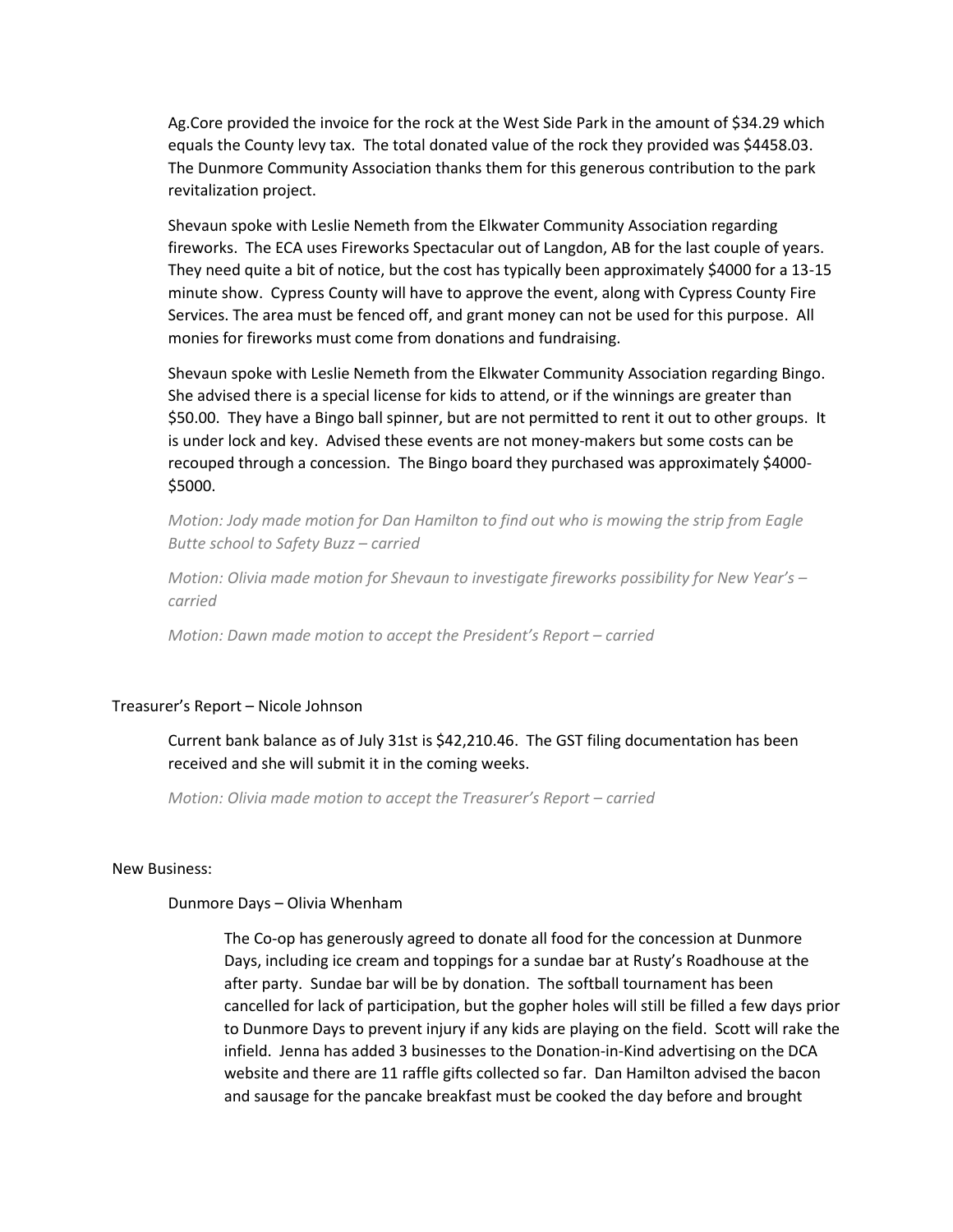warm to the park as it can not be cooked on-site. Eggs and pancakes will be cooked onsite at the event.

*Motion: Nicole made motion to receive information – carried* 

### Park Name & Sign – Jody Phillips

After the Directors narrowed the 17 park name submissions to: Rainbow Park, Sunrise Park, and Sunnyside Park, all DCA members were sent a direct link to vote for their favorite name. A tie resulted between Sunnyside Park and Sunrise Park. To break the tie, the DCA Directors re-voted and Sunrise Park won. This name was submitted by Treslie Phillips. Jody will purchase the \$100 gift card prize so it can be presented to the winner at Dunmore Days.

Jody will contact several sign companies to get quotes for the donor sign, as well as a new park sign.

*Motion: Amy made motion for Jody to purchase \$100 gift card from Rusty's Roadhouse and get quotes for 2 park signs – carried*

### Irrigation & Skate Shack – Jody Phillips

Jody and Scott met with Kim Dalton and LesleyAnn Collins at the park to go lay out the plan for the irrigation re-location to the new shed. Cypress County will be taking over the project. The shed is on hold until we have a firm timeline for the trenching completion as Excel Sheds do not have unlimited space to store the finished shed while we wait. Jody sent an e-mail to Cypress County to initiate the Title transfer on the Eagleridge Park but has not heard back yet.

*Motion: Scott made motion to receive information – carried*

#### Director Resignation – Shevaun Perrault

Formal notice of resignation has been received from Angela Adby as she is moving away.

*Motion: Dawn made motion to fill the seat at our next AGM– carried*

## Open Discussion – All

#### Port-a-Potties

Vandalism to the port-a-potty continues to occur at the Eagleridge park. Discussion occurred regarding removing it for the remainder of the season or leaving it.